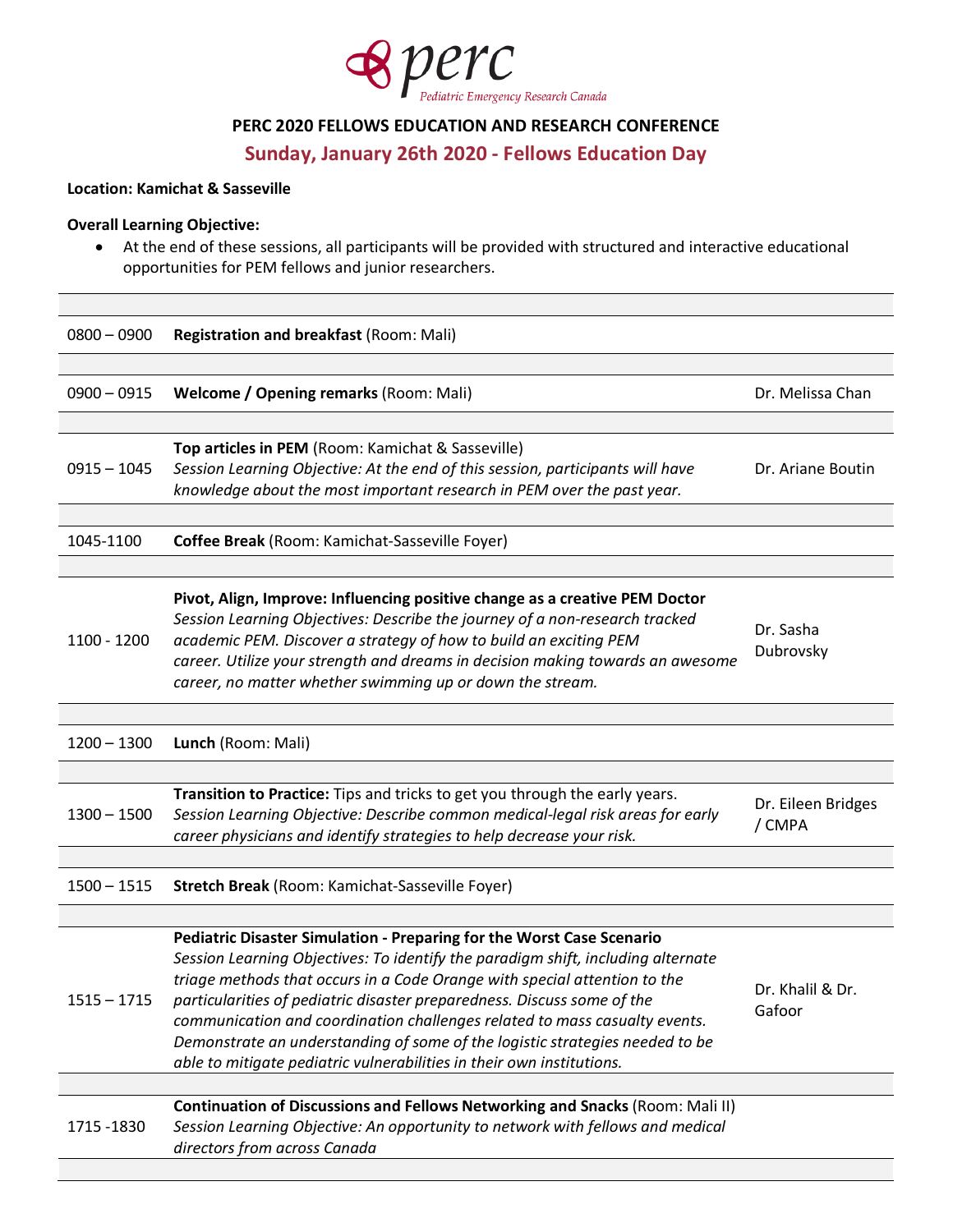

# **Monday, January 27th, 2020 – Trainee Research Day**

#### **Session Learning Objectives:**

- Provide a structured platform to present fellow/ trainee research projects and gain valuable feedback.
- At the end of this session, all fellows/trainees will be provided with mentorship opportunities for the development of their research projects.

| $0715 - 0750$ | <b>Room: Mali</b>                |
|---------------|----------------------------------|
|               | Breakfast and registration       |
| $0750 - 0800$ | <b>Room: Mali</b>                |
|               | $141 - 1 - 22 = 1 - 1 - 22 = 22$ |

*Welcome (please arrive a few minutes early to get some breakfast as the presentations will be starting promptly at 0800)*

#### **Presentations Block I**

| $0800 - 1000$    | Room: Joseph                           | <b>Room: Kamichat</b>                 | <b>Room: Charivari-Sauteux</b> |
|------------------|----------------------------------------|---------------------------------------|--------------------------------|
| <i>0800-0820</i> | Marina Mir Parramon (Montreal)         | Anne-Josée Côté (Calgary)             | Rebecca Hartley (Calgary)      |
| <i>0820-0840</i> | <b>Hilary Ambrose (Calgary)</b>        | Sarah Campos (Toronto)                | <b>Fahad Masud (Ottawa)</b>    |
| <i>0840-0900</i> | Alexandra Trottier (St. Justine)       | Osama Algrigri (Hamilton)             | Rachel MacIntosh (Halifax)     |
| 0900-0920        | Genevieve Gravel (Quebec City)         | Lundy Day (Edmonton)                  | Celine Rolle (Montreal)        |
| <i>0920-0940</i> | Charlotte Grandjean-Blanchet (Toronto) | Amy Burton (London)                   | Ceilidh Kinlin (Calgary)       |
| 0940-1000        | Melanie Bechard (Ottawa)               | Kristen Lambrinkos-Raymond (Montreal) | Amy Zipursky (Toronto)         |

**1000 – 1030** *Coffee break (Outside meeting rooms in Kamichat Foyer)*

#### **Presentations Block II**

| $1030 - 1210$ | Room: Joseph               | Room: Kamichat                    | <b>Room: Charivari-Sauteux</b> |
|---------------|----------------------------|-----------------------------------|--------------------------------|
| 1030-1050     | Jason Baserman (Calgary)   | Nicholas Monfries (Calgary)       | Robyn Buna (Calgary)           |
| 1050-1110     | Francois Gagnon (Montreal) | Owen Chauhan (Ottawa)             | Alexandre Deragon (Ottawa)     |
| 1110-1130     | Paige Landy (London)       | Katie Anker (Calgary)             | Noah Marzook (Montreal)        |
| 1130-1150     | Yousef Mandourah (Ottawa)  | <b>Bashar Bukhamsin (Toronto)</b> | Salma Rehimini (Quebec City)   |
| 1150-1210     |                            | Anas Manouzi (Vancouver)          | Madeleine Bohrer (Halifax)     |

**1230 – 1430 Room: Mali** 

# *Lunch*

#### **1700 – 1800 Wine and Cheese Welcome (Room: Mali Foyer)**

#### **Presentations Block III – Fellow Presentations**

|           | Fellow Research Award Presentations - (Room: Mali IV) |
|-----------|-------------------------------------------------------|
| 1800-1820 | Michael Buyck (Ste Justine)                           |
| 1820-1840 | Stevi Golden-Plotnik (Edmonton)                       |
| 1840-1900 | Esli Osmanlliu (Ste Justine)                          |

**1900 – 1930** PERC Welcome Meeting **(Room: Mali IV)**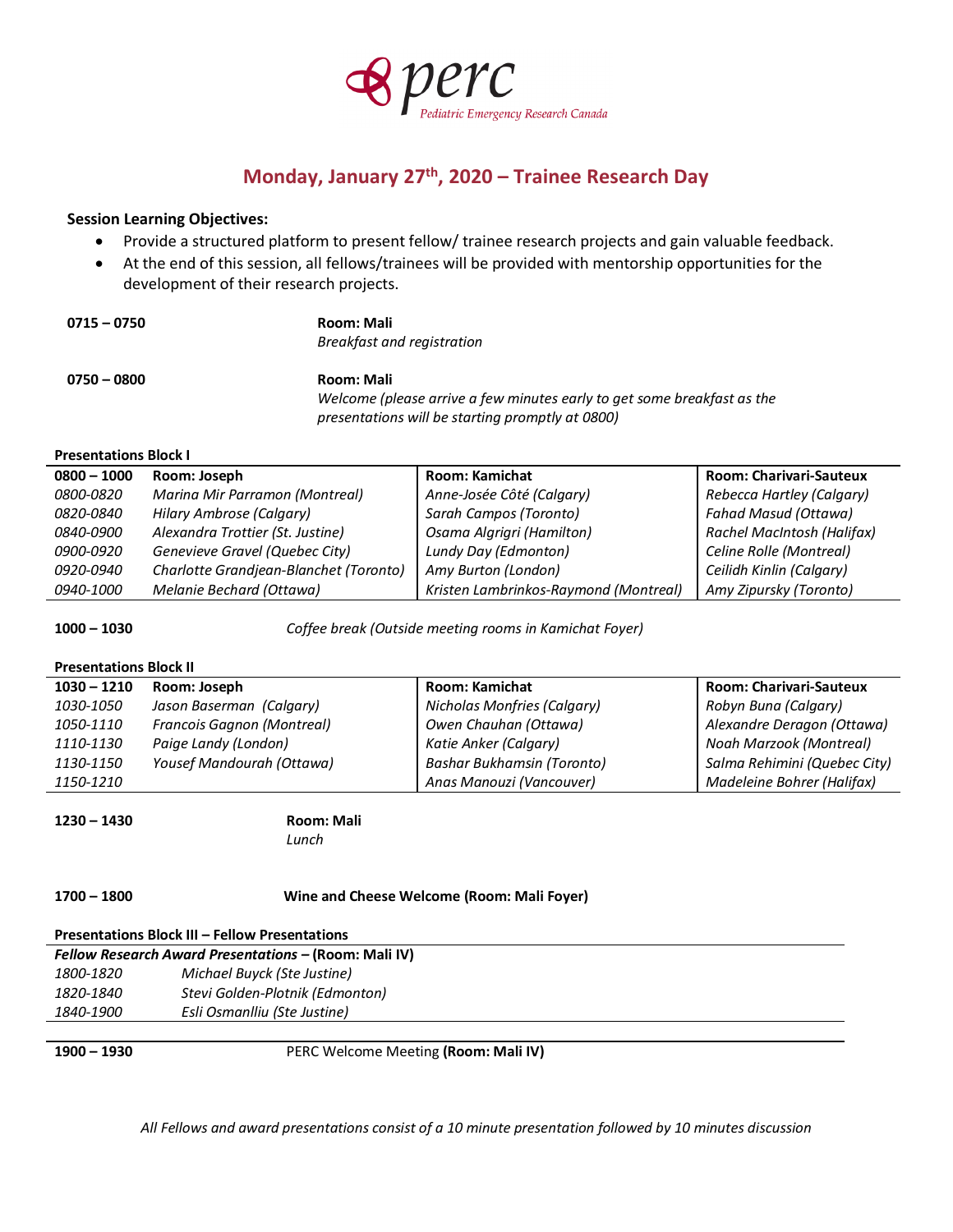### **Presentation - Block I: Monday January 27th Room: Joseph**

| <i>0800-0820</i> | Marina Mir Parramon      | Teaching bedside ultrasound in low-resourced areas in Colombia:         |
|------------------|--------------------------|-------------------------------------------------------------------------|
|                  | (Montreal)               | evaluating image acquisition improvement via telemedicine.              |
| <i>0820-0840</i> | Hilary Ambrose (Calgary) | Use of Inflammatory Markers in Pediatric Emergency Care.                |
| 0840-0900        | Alexandra Trottier (St.  | LiPSTICk Protocol: Lumbar Puncture Stylet Technique in Children; a      |
|                  | Justine)                 | randomized-controlled study.                                            |
| 0900-0920        | Genevieve Gravel (Quebec | Is lumbar puncture mandatory in the workup of infants 22 to 60 days old |
|                  | City)                    | presenting to the emergency department with a fever without a source?   |
| 0920-0940        | Charlotte Grandjean-     | Optic Nerve Sheath Diameter Normal Reference Range in Children Using    |
|                  | Blanchet (Toronto)       | Point-of-Care Ultrasound - A Multicentre Study.                         |
| 0940-1000        |                          | Cannabis-Related Emergency Department Visits in Ontario by Youth from   |
|                  | Melanie Bechard (Ottawa) | 2003-2017.                                                              |

### **Presentation - Block I: Monday January 27th Room: Kamichat**

| <i>0800-0820</i> | Anne-Josée Côté (Calgary)                  | Family-reported experiences for the management of children in need of<br>palliative care in the Emergency Department.                                                                                   |
|------------------|--------------------------------------------|---------------------------------------------------------------------------------------------------------------------------------------------------------------------------------------------------------|
| 0820-0840        | Sarah Campos (Toronto)                     | Understanding Learner Interpretation of Images of the Prepubescent<br>Female Genital Examination.                                                                                                       |
| <i>0840-0900</i> | Osama Algrigri (Hamilton)                  | A Retrospective Cohort Study of Febrile Infants Less Than 90 Days with<br>Respiratory Illness to Determine the Prevalence of Serious Bacterial<br>Infections and Harms Associated with Screening Tests. |
| <i>0900-0920</i> | Lundy Day (Edmonton)                       | Impact of child life specialists on painful procedures in the pediatric<br>emergency department.                                                                                                        |
| 0920-0940        | Amy Burton (London)                        | Canadian emergency physician use of and beliefs regarding activated<br>charcoal: a national survey.                                                                                                     |
| 0940-1000        | Kristen Lambrinakos-<br>Raymond (Montreal) | Management of pediatric post-concussive headaches: A national survey of<br>abortive therapies used in the emergency department.                                                                         |

### **Presentation - Block I: Monday January 27th Room: Charivari-Sauteux**

| <i>0800-0820</i> | Rebecca Hartley (Calgary)  | Comparing how Emergency Department Physicians and Plastic Surgeons<br>triage pediatric hand fractures: A prospective trial of the Calgary Kids'<br>Hand Rule. |
|------------------|----------------------------|---------------------------------------------------------------------------------------------------------------------------------------------------------------|
| 0820-0840        | Fahad Masud (Ottawa)       | Sphenopalatine Ganglion Block for the Treatment of Acute Anterior                                                                                             |
|                  |                            | Headaches in a Pediatric Population.                                                                                                                          |
| <i>0840-0900</i> | Rachel MacIntosh (Halifax) | Probing into Simulation: Implementation of a novel POCUS simulator into                                                                                       |
|                  |                            | Pediatric Emergency Medicine simulation training.                                                                                                             |
|                  | Celine Rolle (Montreal)    | Introduction of rolling refresher in situ trauma simulations in the                                                                                           |
| <i>0900-0920</i> |                            | Emergency Department: the feasibility and the                                                                                                                 |
|                  |                            | impact on team dynamics.                                                                                                                                      |
|                  | Ceilidh Kinlin (Calgary)   | The Association Between Opioid Administration and Ultrasound                                                                                                  |
| <i>0920-0940</i> |                            | Visualization of the Appendix: A Retrospective Cohort Study of Children                                                                                       |
|                  |                            | Presenting to the Emergency Department with Suspected Appendicitis.                                                                                           |
| 0940-1000        | Amy Zipursky (Toronto)     | International Practice Patterns of Antibiotic Therapy and Laboratory                                                                                          |
|                  |                            | Testing in Bronchiolitis.                                                                                                                                     |

# **Presentation - Block II: Monday January 27th Room: Joseph**

| 1030-1050 | Jason Baserman (Calgary)   | Patient Preferences in the Use of Topical Anesthetic in the Alberta<br>Children's Hospital Emergency Department. |
|-----------|----------------------------|------------------------------------------------------------------------------------------------------------------|
| 1050-1110 | Francois Gagnon (Montreal) | Pediatric Lung Ultrasound During Methacholine Challenge Test: Do                                                 |
|           |                            | Chemically-induced Bronchospasms Change Lung Ultrasound Findings?                                                |
| 1110-1130 | Paige Landy (London)       | An Assessment of PEM Physicians' Current Use of POCUS in a Pediatric                                             |
|           |                            | <b>Emergency Department.</b>                                                                                     |
| 1130-1150 | Yousef Mandourah           | Association Between Preprocedural Anxiety on Total Ketamine Dose                                                 |
|           | (Ottawa)                   | Required For Procedural Sedation.                                                                                |